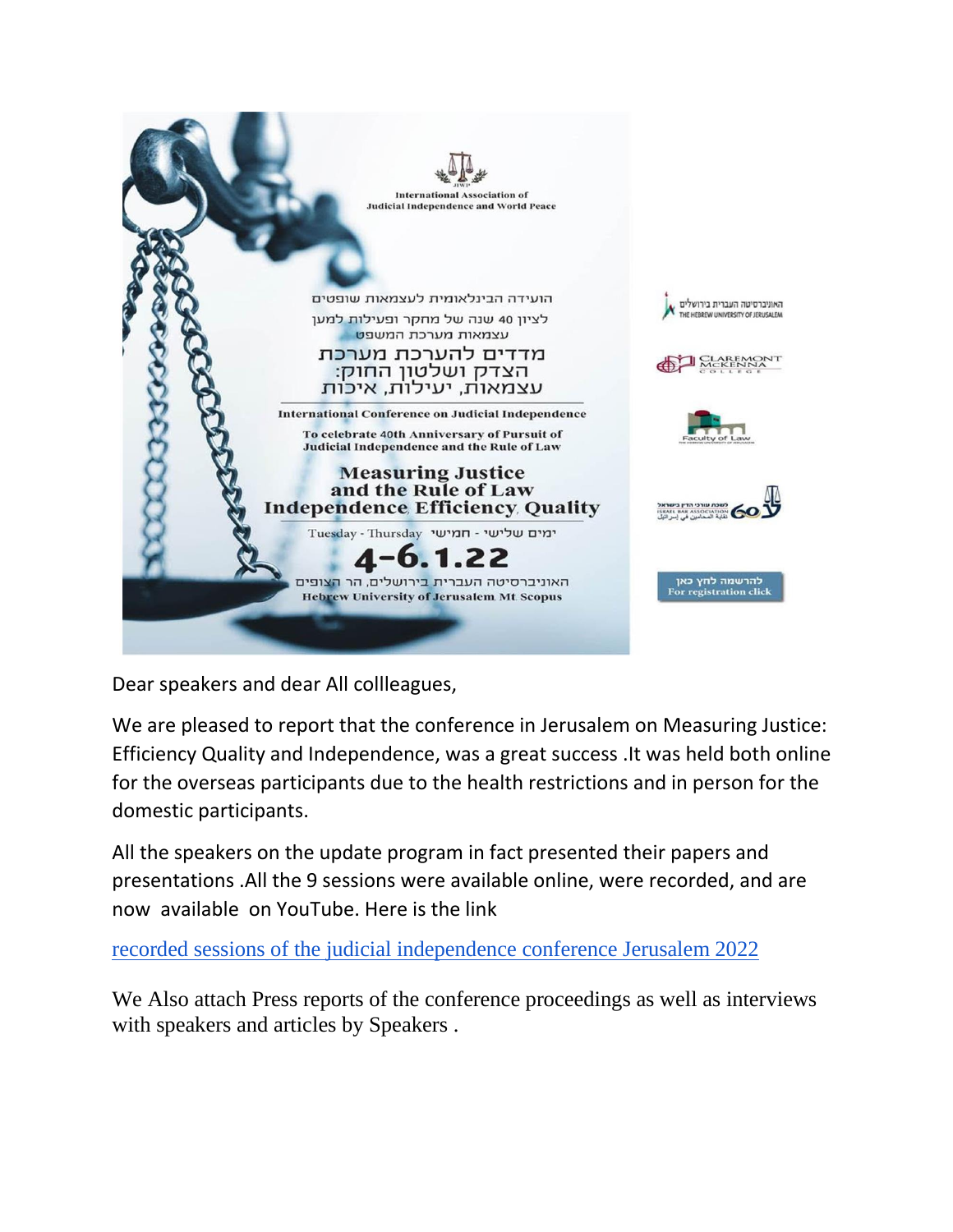We wish to express our many thanks to all the institutions, which were the partners and supporters of this very significant conference: Claremont McKenna College for their generous support of the conference, the Hebrew University for hosting the conference, and the Israel Bar association for their assistance. We are indebted to all the speakers for their contribution to the academic and professional part of the project.

Thanks are due to our team that assisted us in organizing the conference. We thank the team at Claremont McKenna College ,Cheryl Aguilar and Janet Stenmo .We thank the Jerusalem team : Zehava Saar ,the conference coordinator and other members of the team Maor Lankri ,Karin Shani Noga Orda and shlomo biton , and particularly Ohad Halevy and the remote and online media team .

The conference papers, according to our customary long practice of four decades ,will be reviewed for publication in our next volume, number six, in the series of books on judicial independence. It will be entitled "Measuring Justice ".Please plan to send your revised papers adapted to articles for publication by the end of July 2022.

The conference approved the proposed amendment Article 1.3A to the Mt Scopus International Standards .The proposed amendment, which was distributed to you all, was approved after inserting changes suggested by Prof. Hiram Chodosh .

We are attaching the text as approved in two versions: a clean copy and a copy with track changes .The conference decided to allow additional comments to the approved text for the next 30 days.

Please be so kind to review Amendment 1.3A and send us your comments if you so wish.

We wish to update that a continuation conference on measuring justice is planned at Claremont McKenna College in the Fall of 2022.Details will be given at a later stage .

Finally, we wish you all Happy and Heathy 2022.

## Warmest Regards

Prof. Shimon Shetreet Prof. Hiram Chodosh Prof. Eric Helland